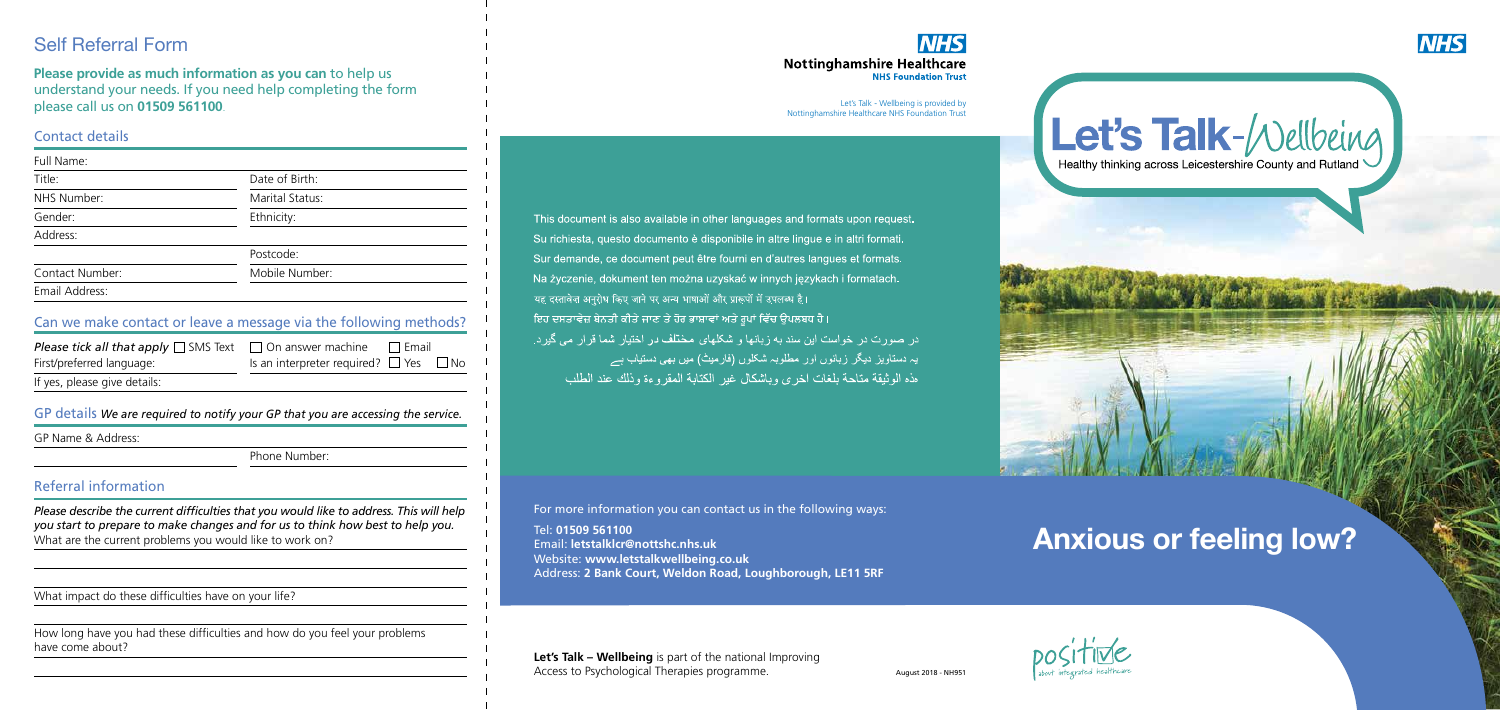# **Welcome to Let's Talk - Wellbeing Leicestershire County and Rutland**

Welcome to Let's Talk – Wellbeing, providing help for people with anxiety, depression and other similar difficulties. Let's Talk – Wellbeing is available in many different places in the community.

### How the service works

If you are aged 16 or over and having difficulties such as feeling low, anxious or stressed and would like help from some short term talking therapy, you can discuss this with your GP who may arrange a referral to the Let's Talk – Wellbeing service. Alternatively you can refer yourself directly by completing the self referral form fully at the back of this leaflet, or you can securely and confidentially complete the self referral information online at **www.letstalkwellbeing.co.uk** where you can also find further information about the service.

Once we receive your referral, we will review the information you have provided and contact you within 2 working days. On receipt of your referral we will offer you a phone assessment to assess whether the Let's Talk – Wellbeing service is best suited to meet your needs. From here we will discuss and agree treatment options with you.

At the first appointment with your Let's Talk – Wellbeing therapist, we will work with you to

understand what the problem is and to agree the next steps.

Together, you and your therapist will plan a programme of support and self help activities that match your individual needs and have been shown to be effective and helpful. The options may include a stress control course, group workshops, one to one appointments, self help books, leaflets or computer packages, and telephone support.

Together you will decide how long this support is required depending on your needs. If you decide a course would be best to get you started, you could attend this within a few weeks. Other face to face options may take a little longer to arrange.



### You and your therapist will:

- $\triangledown$  Work closely with your GP (with your permission only) and anyone else involved in your care and treatment
- $\forall$  Help you to make the best use of any medication that your GP has prescribed by giving you information on the medicine and any possible side effects
- $\overline{V}$  Review how you are feeling through regular discussions and by using standard questionnaires
- $\forall$  Consider further options such as additional appointments or information

The best care and the most positive results begin with mutual trust and honest communication.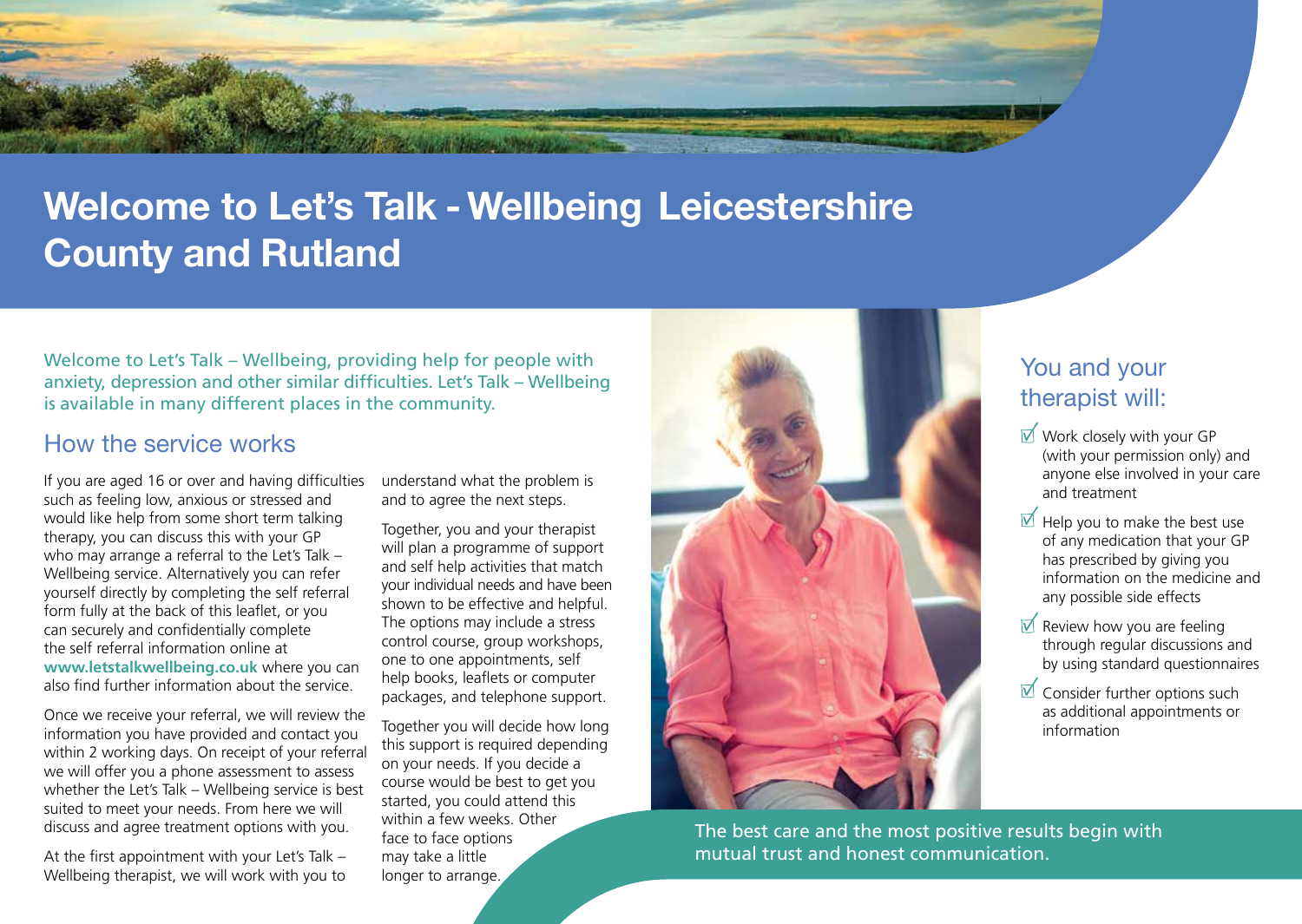

Let's Talk – Wellbeing provides a range of face to face talking therapies, groups and computerised self help materials to treat mental health difficulties that affect 1 in 4 of us at some time in our life.





# **Therapies we offer**

# Cognitive Behavioural Therapy (CBT)

CBT is a treatment that can help with a wide range of problems including depression and anxiety, sleep problems and coping with long term health conditions. It is based on the idea that the way we feel is affected by our thinking (cognition) and by how we behave and CBT aims to help address this.

## **SilverCloud**

SilverCloud is an online solution that provides a broad range of programmes to help you in your recovery journey. Designed to help with symptoms of low mood and anxiety, it's flexible for use anytime, on your computer, tablet or on a mobile phone. You work at your own pace with ongoing reviews from your therapist.

## Interpersonal Psychotherapy (IPT)

IPT is a structured form of psychotherapy which looks at the ways for instance relationships contribute to psychological stress. It provides a focused way of treating symptoms of depression.

# **Counselling**

There are times when things get on top of all of us and we could do with some help. We will give you the time to talk about what is troubling you. By talking things through you can often get a clearer understanding of yourself and of the difficulties you are having. It is a way of taking more control of your life and beginning to change the things that you want to change.

# Eye Movement Desensitisation and Reprocessing (EMDR)

When a person is involved in a distressing event, they may feel overwhelmed and their brain may be unable to process the information like a normal memory. The distressing memory seems to become frozen and when triggered the initial distress returns. The alternating left-right stimulation of the brain with eye movements, sounds or taps during EMDR, stimulate the frozen or blocked information processing system. The distressing memories then lose their intensity, so that they are less distressing and more like 'ordinary' memories.

# Mindfulness - Based Cognitive Therapy (MBCT)

MBCT is a group programme that combines meditation and CBT in order to help people manage problems with low mood and stress. It is recommended within health guidelines as suitable for people who repeatedly suffer with depression. This programme can help reduce the risk of future episodes.